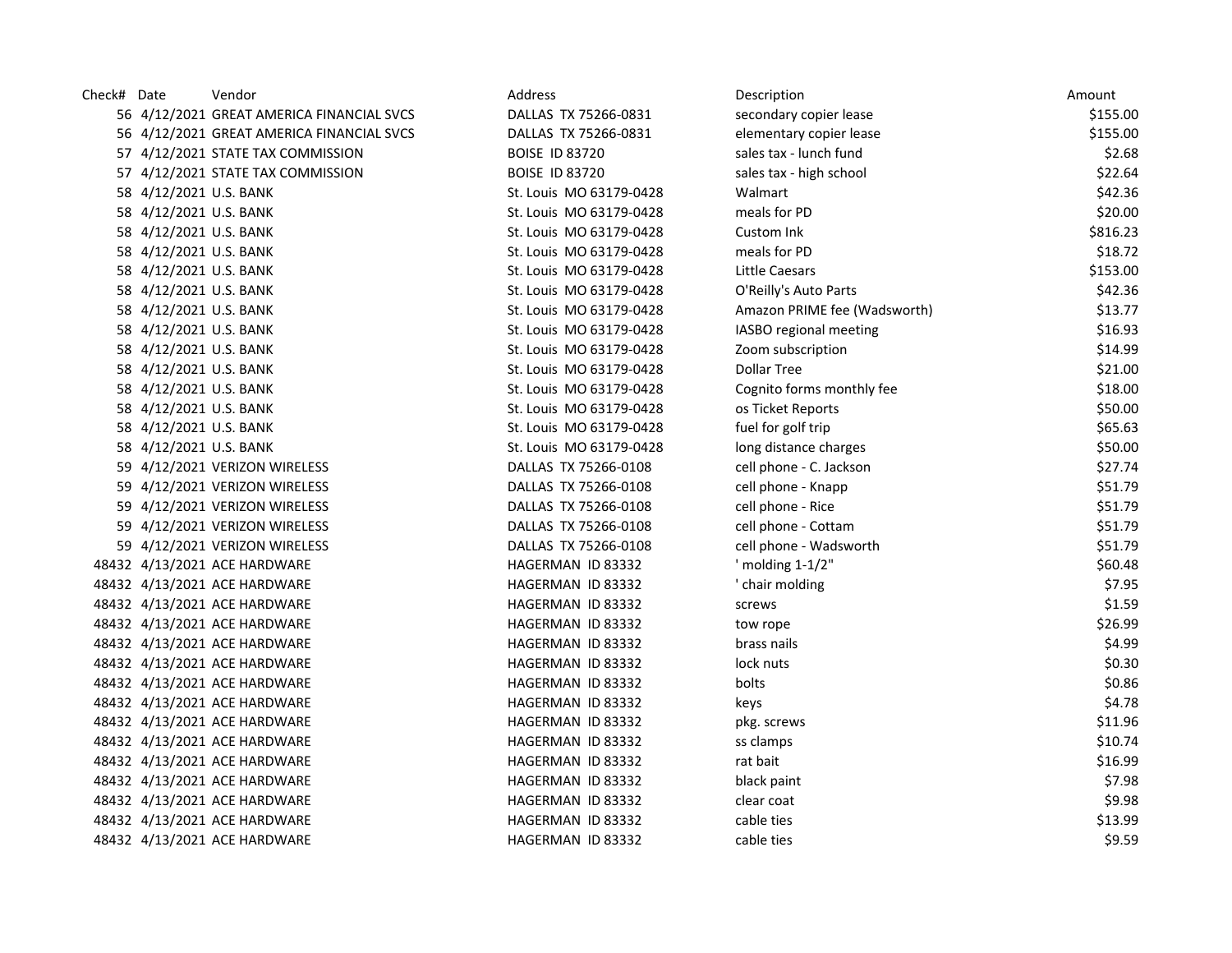| 48432 4/13/2021 ACE HARDWARE            | HAGERMAN ID 83332      | clock                                | \$8.99     |
|-----------------------------------------|------------------------|--------------------------------------|------------|
| 48432 4/13/2021 ACE HARDWARE            | HAGERMAN ID 83332      | flat play spray paint                | \$9.99     |
| 48432 4/13/2021 ACE HARDWARE            | HAGERMAN ID 83332      | flat play spray paint                | \$7.98     |
| 48432 4/13/2021 ACE HARDWARE            | HAGERMAN ID 83332      | goop                                 | \$6.99     |
| 48432 4/13/2021 ACE HARDWARE            | HAGERMAN ID 83332      | gal. chalk paint                     | \$155.88   |
| 48432 4/13/2021 ACE HARDWARE            | HAGERMAN ID 83332      | gal. primer                          | \$37.98    |
| 48432 4/13/2021 ACE HARDWARE            | HAGERMAN ID 83332      | 1/2" ACX plywood                     | \$191.60   |
| 48432 4/13/2021 ACE HARDWARE            | HAGERMAN ID 83332      | snow shovel                          | \$25.98    |
| 48432 4/13/2021 ACE HARDWARE            | HAGERMAN ID 83332      | gal. clorox                          | \$6.59     |
| 48432 4/13/2021 ACE HARDWARE            | HAGERMAN ID 83332      | ctn. 2" filter                       | \$287.64   |
| 48432 4/13/2021 ACE HARDWARE            | HAGERMAN ID 83332      | ???                                  | \$21.54    |
| 48432 4/13/2021 ACE HARDWARE            | HAGERMAN ID 83332      | $1/4x3/8$ adapter                    | \$3.85     |
| 48432 4/13/2021 ACE HARDWARE            | HAGERMAN ID 83332      | duplicate key                        | \$4.78     |
| 48432 4/13/2021 ACE HARDWARE            | HAGERMAN ID 83332      | smarts tube                          | \$27.98    |
| 48432 4/13/2021 ACE HARDWARE            | HAGERMAN ID 83332      | grass seed                           | \$19.99    |
| 48432 4/13/2021 ACE HARDWARE            | HAGERMAN ID 83332      | hinges                               | \$2.99     |
| 48432 4/13/2021 ACE HARDWARE            | HAGERMAN ID 83332      | 'FJ 112                              | \$62.40    |
| 48432 4/13/2021 ACE HARDWARE            | HAGERMAN ID 83332      | spray paint                          | \$4.99     |
| 48432 4/13/2021 ACE HARDWARE            | HAGERMAN ID 83332      | deadbolt                             | \$14.99    |
| 48432 4/13/2021 ACE HARDWARE            | HAGERMAN ID 83332      | duplicate keys                       | \$16.73    |
| 48433 4/13/2021 ADVANCED THERAPY CARE   | MOUNTAIN HOME ID 83647 | speech therapy March                 | \$4,421.25 |
| 48434 4/13/2021 AMAZON CAPITAL SERVICES | SEATTLE WA 981245184   | 4gb SODIMM memory                    | \$127.75   |
| 48434 4/13/2021 AMAZON CAPITAL SERVICES | SEATTLE WA 981245184   | balance disc                         | \$31.98    |
| 48434 4/13/2021 AMAZON CAPITAL SERVICES | SEATTLE WA 981245184   | sticky index tabs                    | \$9.99     |
| 48434 4/13/2021 AMAZON CAPITAL SERVICES | SEATTLE WA 981245184   | toner cartridge black                | \$49.99    |
| 48434 4/13/2021 AMAZON CAPITAL SERVICES | SEATTLE WA 981245184   | inflated wobble cushion              | \$34.94    |
| 48434 4/13/2021 AMAZON CAPITAL SERVICES | SEATTLE WA 981245184   | file folders manila                  | \$9.99     |
| 48434 4/13/2021 AMAZON CAPITAL SERVICES | SEATTLE WA 981245184   | sticky index tabs                    | \$8.79     |
| 48434 4/13/2021 AMAZON CAPITAL SERVICES | SEATTLE WA 981245184   | scissors 8"                          | \$9.99     |
| 48434 4/13/2021 AMAZON CAPITAL SERVICES | SEATTLE WA 981245184   | sensory fidget toys set              | \$21.95    |
| 48434 4/13/2021 AMAZON CAPITAL SERVICES | SEATTLE WA 981245184   | cs. facial tissue                    | \$126.10   |
| 48434 4/13/2021 AMAZON CAPITAL SERVICES | SEATTLE WA 981245184   | pkg. white board erasers             | \$15.98    |
| 48434 4/13/2021 AMAZON CAPITAL SERVICES | SEATTLE WA 981245184   | pk. kids headphones                  | \$79.96    |
| 48434 4/13/2021 AMAZON CAPITAL SERVICES | SEATTLE WA 981245184   | X-acto pencil sharpener              | \$52.36    |
| 48434 4/13/2021 AMAZON CAPITAL SERVICES | SEATTLE WA 981245184   | pk. 9 oz. cups                       | \$43.98    |
| 48434 4/13/2021 AMAZON CAPITAL SERVICES | SEATTLE WA 981245184   | pkg. plastic knives                  | \$19.98    |
| 48434 4/13/2021 AMAZON CAPITAL SERVICES | SEATTLE WA 981245184   | pkg. plastic forks                   | \$17.54    |
| 48434 4/13/2021 AMAZON CAPITAL SERVICES | SEATTLE WA 981245184   | pkg. paper plates                    | \$32.98    |
| 48434 4/13/2021 AMAZON CAPITAL SERVICES | SEATTLE WA 981245184   | Swingline stapler commercial desktop | \$30.96    |
|                                         |                        |                                      |            |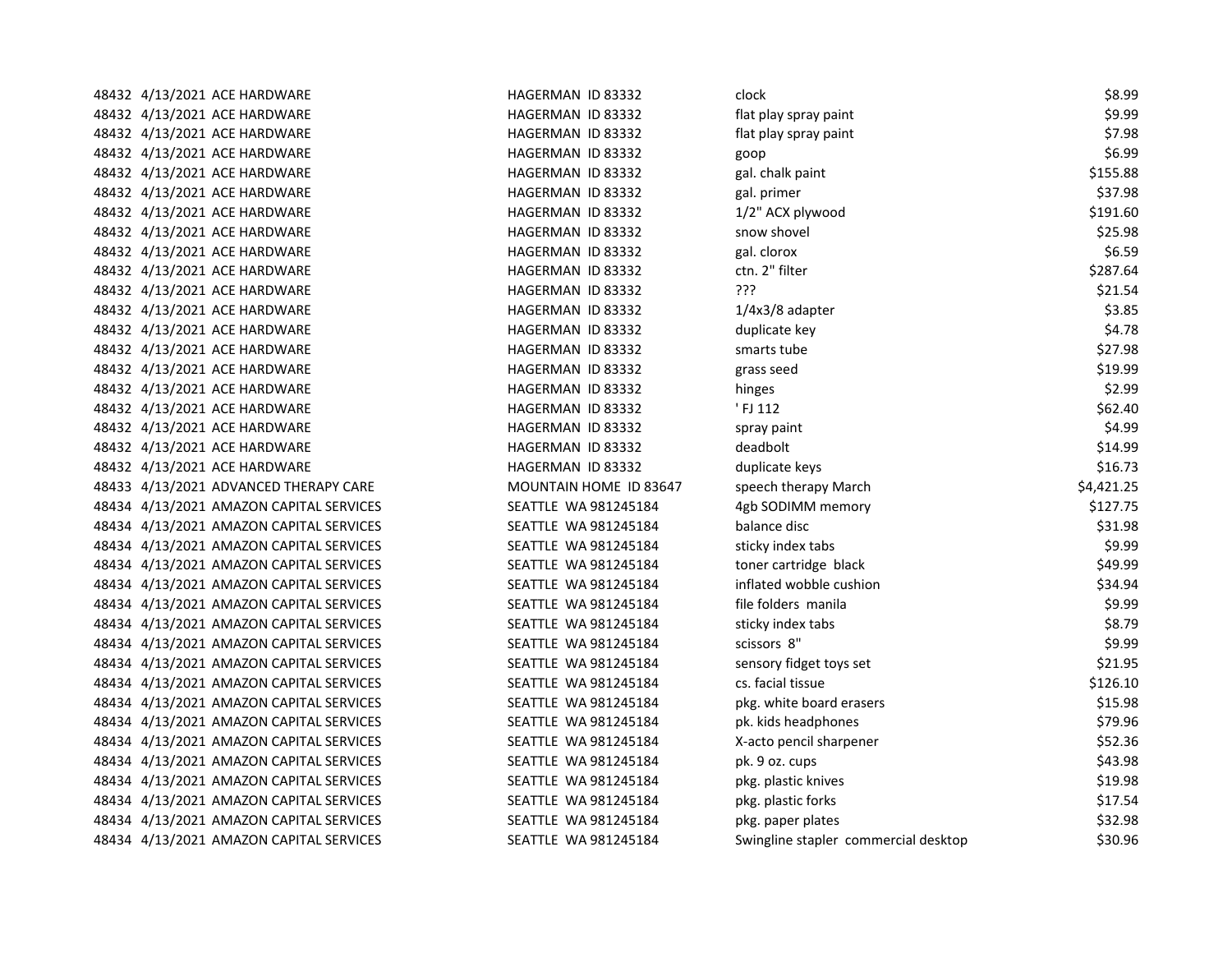48434 4/13/2021 AMAZON CAPITAL SERVICES SEATTLE WA 981245184 48434 4/13/2021 AMAZON CAPITAL SERVICES SEATTLE WA 981245184 48434 4/13/2021 AMAZON CAPITAL SERVICES SEATTLE WA 981245184 48434 4/13/2021 AMAZON CAPITAL SERVICES SEATTLE WA 981245184 48434 4/13/2021 AMAZON CAPITAL SERVICES SEATTLE WA 981245184 48434 4/13/2021 AMAZON CAPITAL SERVICES SEATTLE WA 981245184 48434 4/13/2021 AMAZON CAPITAL SERVICES SEATTLE WA 981245184 USI wrap sure thermal laminating roll \$117.06 48434 4/13/2021 AMAZON CAPITAL SERVICES SEATTLE WA 981245184 48434 4/13/2021 AMAZON CAPITAL SERVICES SEATTLE WA 981245184 48434 4/13/2021 AMAZON CAPITAL SERVICES SEATTLE WA 981245184 48434 4/13/2021 AMAZON CAPITAL SERVICES SEATTLE WA 981245184 48434 4/13/2021 AMAZON CAPITAL SERVICES SEATTLE WA 981245184 48434 4/13/2021 AMAZON CAPITAL SERVICES SEATTLE WA 981245184 48434 4/13/2021 AMAZON CAPITAL SERVICES SEATTLE WA 981245184 48434 4/13/2021 AMAZON CAPITAL SERVICES SEATTLE WA 981245184 48434 4/13/2021 AMAZON CAPITAL SERVICES SEATTLE WA 981245184 48434 4/13/2021 AMAZON CAPITAL SERVICES SEATTLE WA 981245184 48434 4/13/2021 AMAZON CAPITAL SERVICES SEATTLE WA 981245184 48435 4/13/2021 ANDERSON JULIAN & HULL LLP BOISE ID 83707-7426 48436 4/13/2021 Bridwell Catherine Jerome ID 83338 48437 4/13/2021 BS&R DESIGN & SUPPLIES TWIN FALLS ID 83301 48437 4/13/2021 BS&R DESIGN & SUPPLIES TWIN FALLS ID 83301 48437 4/13/2021 BS&R DESIGN & SUPPLIES TWIN FALLS ID 83301 48437 4/13/2021 BS&R DESIGN & SUPPLIES TWIN FALLS ID 83301 48437 4/13/2021 BS&R DESIGN & SUPPLIES TWIN FALLS ID 83301 48438 4/13/2021 BUCKEYE DITCH CO **HAGERMAN ID 83332** 48439 4/13/2021 C8 TRANSPORTATION LLC HAGERMAN ID 83332 48439 4/13/2021 C8 TRANSPORTATION LLC **HAGERMAN ID 83332** 48439 4/13/2021 C8 TRANSPORTATION LLC HAGERMAN ID 83332 48440 4/13/2021 CHAPPEL'S MARKET HAGERMAN ID 83332 48440 4/13/2021 CHAPPEL'S MARKET HAGERMAN ID 83332 48440 4/13/2021 CHAPPEL'S MARKET HAGERMAN ID 83332 48440 4/13/2021 CHAPPEL'S MARKET HAGERMAN ID 83332 48440 4/13/2021 CHAPPEL'S MARKET **HAGERMAN ID 83332** 48440 4/13/2021 CHAPPEL'S MARKET HAGERMAN ID 83332 48440 4/13/2021 CHAPPEL'S MARKET HAGERMAN ID 83332 48440 4/13/2021 CHAPPEL'S MARKET HAGERMAN ID 83332 48440 4/13/2021 CHAPPEL'S MARKET HAGERMAN ID 83332 48440 4/13/2021 CHAPPEL'S MARKET HAGERMAN ID 83332

| pk. manila file folders               | \$9.99      |
|---------------------------------------|-------------|
| pkg. colored file folders             | \$16.49     |
| 3M dual laminate refill               | \$56.62     |
| Master Lock padlock                   | \$5.94      |
| Pacon paper roll blue                 | \$59.72     |
| Pacon paper roll yellow               | \$52.09     |
| USI wrap sure thermal laminating roll | \$117.06    |
| junior football                       | \$9.99      |
| Energizer AA batteries                | \$15.99     |
| pkg. Sharpie blue ultra-fine          | \$8.99      |
| pkg. Sharpie black ultra-fine         | \$10.02     |
| USB pro headset                       | \$187.98    |
| Asus laptop for web & video editing   | \$3,017.50  |
| pkg. USB flash drives                 | \$81.16     |
| pkg. Sandisk flash drive              | \$324.00    |
| LG 32" monitor                        | \$2,249.91  |
| vocal microphone                      | \$74.95     |
| Samsung 500gb SSD drive               | \$1,039.84  |
| legal fees                            | \$58.50     |
| travel to IASBO regional meeting      | \$22.87     |
| faucets                               | \$96.96     |
| can opener manual #1 without base     | \$116.47    |
| pk. paring knife                      | \$26.18     |
| abor to cut holes for extra faucet    | \$60.00     |
| sink w/2 drainboards                  | \$614.60    |
| shares 2021 water assessment          | \$100.00    |
| route fee                             | \$11,776.50 |
| tutoring/enrichment miles             | \$219.86    |
| activity miles - high school          | \$240.83    |
| <b>ARTEC food supplies</b>            | \$6.99      |
| enrichment supplies                   | \$14.52     |
| SPED supplies for science fair        | \$18.32     |
| food for cafeteria                    | \$6.07      |
| food for cafeteria                    | \$39.98     |
| food for cafeteria                    | \$31.72     |
| food for cafeteria                    | \$18.51     |
| food for cafeteria                    | \$13.53     |
| <b>ARTEC food supplies</b>            | \$16.58     |
| <b>ARTEC food supplies</b>            | \$31.73     |
|                                       |             |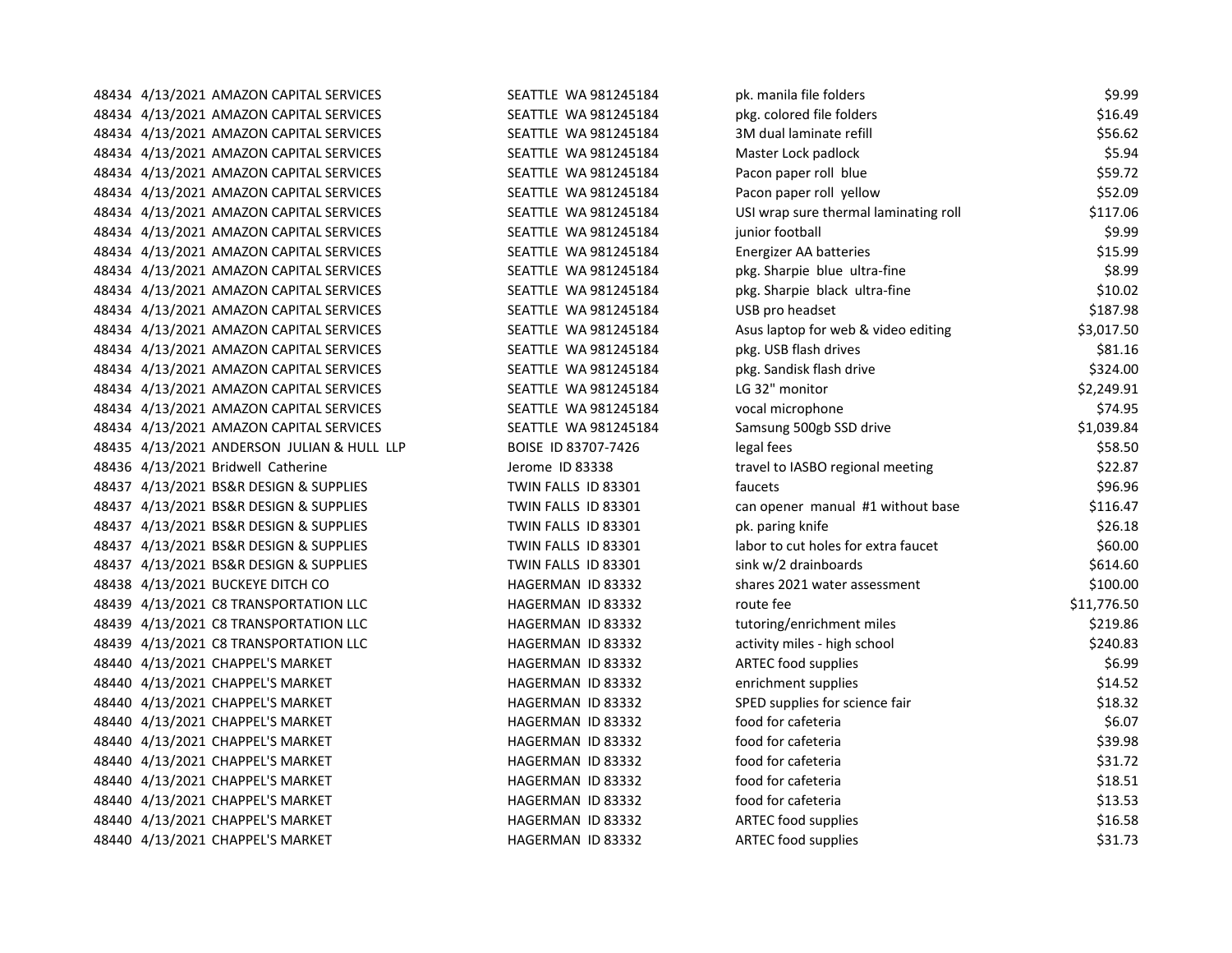| 48440 4/13/2021 CHAPPEL'S MARKET     | HAGERMAN ID 83332     | <b>ARTEC food supplies</b>   | \$85.67    |
|--------------------------------------|-----------------------|------------------------------|------------|
| 48440 4/13/2021 CHAPPEL'S MARKET     | HAGERMAN ID 83332     | <b>ARTEC food supplies</b>   | \$68.08    |
| 48440 4/13/2021 CHAPPEL'S MARKET     | HAGERMAN ID 83332     | <b>ARTEC food supplies</b>   | \$15.64    |
| 48440 4/13/2021 CHAPPEL'S MARKET     | HAGERMAN ID 83332     | <b>ARTEC food supplies</b>   | \$7.16     |
| 48440 4/13/2021 CHAPPEL'S MARKET     | HAGERMAN ID 83332     | <b>ARTEC food supplies</b>   | \$8.26     |
| 48440 4/13/2021 CHAPPEL'S MARKET     | HAGERMAN ID 83332     | <b>ARTEC food supplies</b>   | \$9.96     |
| 48440 4/13/2021 CHAPPEL'S MARKET     | HAGERMAN ID 83332     | <b>ARTEC food supplies</b>   | \$5.96     |
| 48440 4/13/2021 CHAPPEL'S MARKET     | HAGERMAN ID 83332     | <b>ARTEC food supplies</b>   | \$4.57     |
| 48440 4/13/2021 CHAPPEL'S MARKET     | HAGERMAN ID 83332     | <b>ARTEC food supplies</b>   | \$2.69     |
| 48440 4/13/2021 CHAPPEL'S MARKET     | HAGERMAN ID 83332     | <b>ARTEC food supplies</b>   | \$4.06     |
| 48440 4/13/2021 CHAPPEL'S MARKET     | HAGERMAN ID 83332     | <b>ARTEC food supplies</b>   | \$28.52    |
| 48440 4/13/2021 CHAPPEL'S MARKET     | HAGERMAN ID 83332     | <b>ARTEC food supplies</b>   | \$29.97    |
| 48440 4/13/2021 CHAPPEL'S MARKET     | HAGERMAN ID 83332     | <b>ARTEC food supplies</b>   | \$23.04    |
| 48440 4/13/2021 CHAPPEL'S MARKET     | HAGERMAN ID 83332     | ARTEC food supplies          | \$35.02    |
| 48440 4/13/2021 CHAPPEL'S MARKET     | HAGERMAN ID 83332     | <b>ARTEC food supplies</b>   | \$73.13    |
| 48440 4/13/2021 CHAPPEL'S MARKET     | HAGERMAN ID 83332     | <b>ARTEC food supplies</b>   | \$84.40    |
| 48440 4/13/2021 CHAPPEL'S MARKET     | HAGERMAN ID 83332     | <b>ARTEC food supplies</b>   | \$9.58     |
| 48440 4/13/2021 CHAPPEL'S MARKET     | HAGERMAN ID 83332     | <b>ARTEC food supplies</b>   | \$88.33    |
| 48440 4/13/2021 CHAPPEL'S MARKET     | HAGERMAN ID 83332     | <b>ARTEC food supplies</b>   | \$28.25    |
| 48440 4/13/2021 CHAPPEL'S MARKET     | HAGERMAN ID 83332     | <b>ARTEC food supplies</b>   | \$67.67    |
| 48440 4/13/2021 CHAPPEL'S MARKET     | HAGERMAN ID 83332     | <b>ARTEC food supplies</b>   | \$13.90    |
| 48440 4/13/2021 CHAPPEL'S MARKET     | HAGERMAN ID 83332     | <b>ARTEC food supplies</b>   | \$1.79     |
| 48440 4/13/2021 CHAPPEL'S MARKET     | HAGERMAN ID 83332     | <b>ARTEC food supplies</b>   | \$76.15    |
| 48441 4/13/2021 CHARLIE'S PRODUCE    | SEATTLE WA 98124      | produce for cafeteria        | \$71.85    |
| 48441 4/13/2021 CHARLIE'S PRODUCE    | SEATTLE WA 98124      | produce for cafeteria        | \$49.25    |
| 48441 4/13/2021 CHARLIE'S PRODUCE    | SEATTLE WA 98124      | produce for FFVP             | \$319.40   |
| 48441 4/13/2021 CHARLIE'S PRODUCE    | SEATTLE WA 98124      | produce for FFVP             | \$205.15   |
| 48441 4/13/2021 CHARLIE'S PRODUCE    | SEATTLE WA 98124      | produce for FFVP             | \$525.80   |
| 48441 4/13/2021 CHARLIE'S PRODUCE    | SEATTLE WA 98124      | produce for FFVP             | \$224.85   |
| 48441 4/13/2021 CHARLIE'S PRODUCE    | SEATTLE WA 98124      | produce for cafeteria        | \$35.25    |
| 48442 4/13/2021 CITY OF HAGERMAN     | HAGERMAN ID 83332     | water/sewer high school      | \$153.43   |
| 48442 4/13/2021 CITY OF HAGERMAN     | HAGERMAN ID 83332     | water/sewer elementary       | \$161.04   |
| 48442 4/13/2021 CITY OF HAGERMAN     | HAGERMAN ID 83332     | water/sewer old gym          | \$151.36   |
| 48442 4/13/2021 CITY OF HAGERMAN     | HAGERMAN ID 83332     | water/sewer ag building      | \$182.23   |
| 48443 4/13/2021 DAVID STANDLEY Ph.D. | CARMEL CA 93921       | pyschological services March | \$4,346.87 |
| 48444 4/13/2021 Diaz Irlanda         | <b>Bliss ID 83314</b> | interpreting for IEP meeting | \$35.00    |
| 48445 4/13/2021 Express Service 208  | Jerome ID 83338       | rl. GP26495 towels           | \$159.80   |
| 48445 4/13/2021 Express Service 208  | Jerome ID 83338       | cs. C4210PRD cup disp        | \$29.90    |
| 48445 4/13/2021 Express Service 208  | Jerome ID 83338       | cs. NY10 plastic cups        | \$79.90    |
|                                      |                       |                              |            |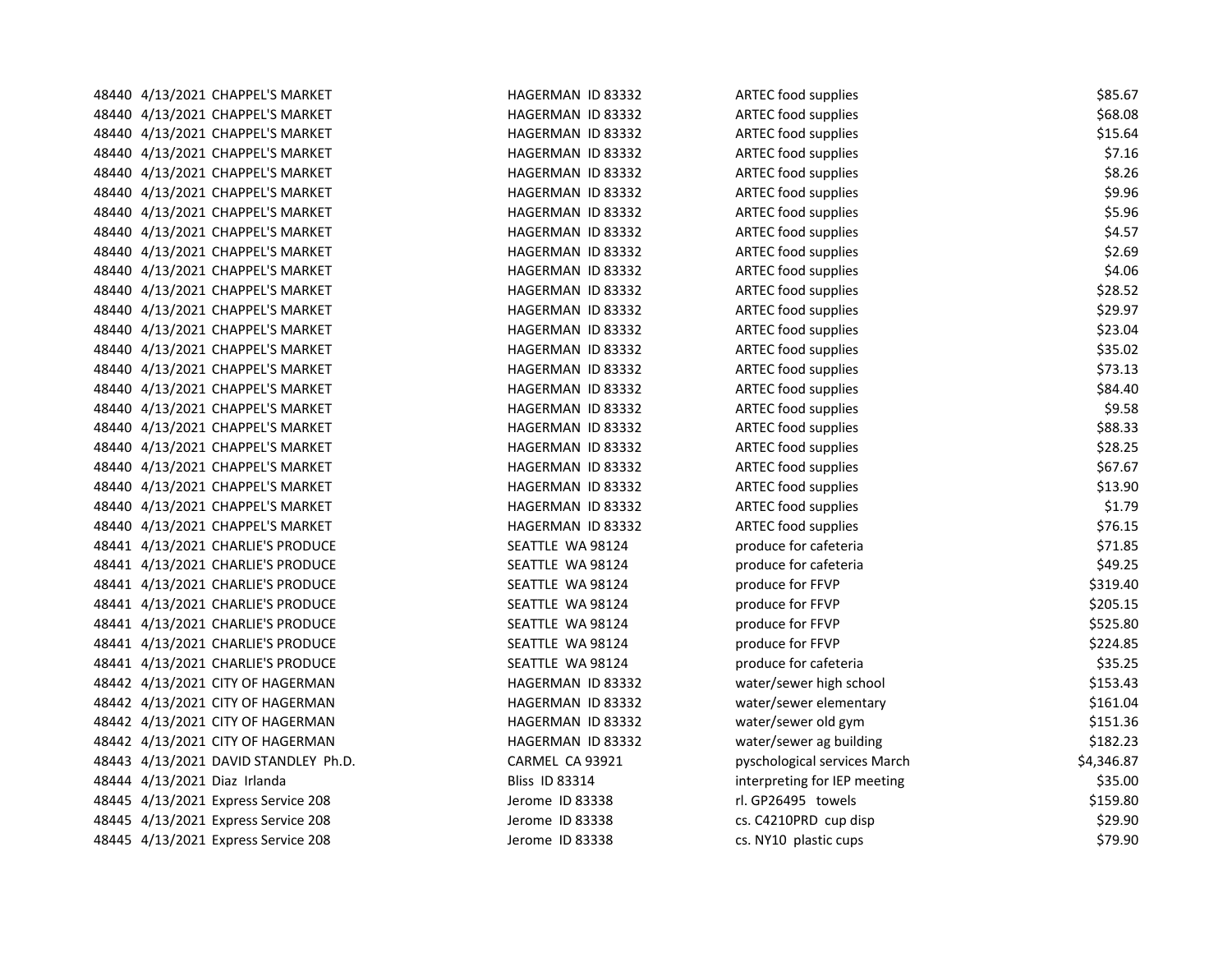|       | 48445 4/13/2021 Express Service 208                  |
|-------|------------------------------------------------------|
|       | 48445 4/13/2021 Express Service 208                  |
|       | 48446 4/13/2021 FRANZ FAMILY BAKERIES                |
|       | 48446 4/13/2021 FRANZ FAMILY BAKERIES                |
|       | 48446 4/13/2021 FRANZ FAMILY BAKERIES                |
|       | 48446 4/13/2021 FRANZ FAMILY BAKERIES                |
|       | 48447 4/13/2021 GoodSource Solutions                 |
|       | 48447 4/13/2021 GoodSource Solutions                 |
|       | 48447 4/13/2021 GoodSource Solutions                 |
|       | 48447 4/13/2021 GoodSource Solutions                 |
|       | 48447 4/13/2021 GoodSource Solutions                 |
|       | 48448 4/13/2021 HAFFNER'S LOCK & KEY                 |
|       | 48449 4/13/2021 Idaho Assoc of School Business Offic |
|       | 48450 4/13/2021 Idaho School District Council        |
|       | 48451 4/13/2021 IDAHO POWER COMPANY                  |
|       | 48451 4/13/2021 IDAHO POWER COMPANY                  |
|       | 48451 4/13/2021 IDAHO POWER COMPANY                  |
|       | 48451 4/13/2021 IDAHO POWER COMPANY                  |
|       | 48451 4/13/2021 IDAHO POWER COMPANY                  |
|       | 48451 4/13/2021 IDAHO POWER COMPANY                  |
|       | 48451 4/13/2021 IDAHO POWER COMPANY                  |
|       | 48452 4/13/2021 INTEGRATED TECHNOLOGIES              |
|       | 48452 4/13/2021 INTEGRATED TECHNOLOGIES              |
|       | 48452 4/13/2021 INTEGRATED TECHNOLOGIES              |
|       | 48453 4/13/2021 Josten's Inc.                        |
|       | 48454 4/13/2021 KIRT L. MARTIN                       |
|       | 48455 4/13/2021 Lierman Cheyanna                     |
|       | 48456 4/13/2021 LUANNE COATES                        |
|       | 48456 4/13/2021 LUANNE COATES                        |
|       | 48456 4/13/2021 LUANNE COATES                        |
|       | 48457 4/13/2021 Markel Corporation                   |
|       | 48458 4/13/2021 Meadow Gold Dairy                    |
|       | 48458 4/13/2021 Meadow Gold Dairy                    |
|       | 48458 4/13/2021 Meadow Gold Dairy                    |
|       | 48458 4/13/2021 Meadow Gold Dairy                    |
|       | 48459 4/13/2021 MOUNTAIN ALARM INC                   |
|       | 48460 4/13/2021 Nicholas and Company                 |
|       | 48460 4/13/2021 Nicholas and Company                 |
| 48461 | 4/13/2021 Pro Active Behavioral Health               |

| erome ID 83338               |
|------------------------------|
| erome ID 83338               |
| OS ANGELES CA 90074-2654     |
| OS ANGELES CA 90074-2654     |
| OS ANGELES CA 90074-2654     |
| OS ANGELES CA 90074-2654     |
| Emmett ID 83617              |
| mmett ID 83617               |
| Immett ID 83617              |
| Emmett ID 83617              |
| Emmett ID 83617              |
| TWIN FALLS ID 83301          |
| erome ID 83338               |
| Boise ID 83705-1501          |
| 8OISE ID 83721-0030          |
| 3OISE ID 83721-0030          |
| 3OISE<br>ID 83721-0030       |
| BOISE ID 83721-0030          |
| BOISE ID 83721-0030          |
| BOISE ID 83721-0030          |
| 3OISE ID 83721-0030          |
| TWIN FALLS ID 83303-1843     |
| TWIN FALLS ID 83303-1843     |
| TWIN FALLS ID 83303-1843     |
| Twin Falls ID 83303          |
| <b>HAGERMAN ID 83332</b>     |
| Gooding ID 83330             |
| HAGERMAN ID 83332            |
| HAGERMAN ID 83332            |
| <b>HAGERMAN ID 83332</b>     |
| Glen Allen VA 23060          |
| <b>ATLANTA GA 30374-6496</b> |
| ATLANTA GA 30374-6496        |
| ATLANTA GA 30374-6496        |
| ATLANTA GA 30374-6496        |
| DGDEN UT 84412-2487          |
| alt Lake City UT 84145-0005  |
| alt Lake City UT 84145-0005  |
| Twin Falls ID 83301          |

| 48445 4/13/2021 Express Service 208                      | Jerome ID 83338              | cs. TXNSM5201 4 mil gloves                  | \$169.90   |
|----------------------------------------------------------|------------------------------|---------------------------------------------|------------|
| 48445 4/13/2021 Express Service 208                      | Jerome ID 83338              | bx. F720708Q quickloc zip bags              | \$107.70   |
| 48446 4/13/2021 FRANZ FAMILY BAKERIES                    | LOS ANGELES CA 90074-2654    | food for cafeteria                          | \$24.51    |
| 48446 4/13/2021 FRANZ FAMILY BAKERIES                    | LOS ANGELES CA 90074-2654    | food for cafeteria                          | \$29.75    |
| 48446   4/13/2021  FRANZ FAMILY BAKERIES                 | LOS ANGELES CA 90074-2654    | food for cafeteria                          | \$67.25    |
| 48446   4/13/2021  FRANZ FAMILY BAKERIES                 | LOS ANGELES CA 90074-2654    | food for cafeteria                          | \$29.75    |
| 48447 4/13/2021 GoodSource Solutions                     | Emmett ID 83617              | food for cafeteria                          | \$3,636.33 |
| 48447 4/13/2021 GoodSource Solutions                     | Emmett ID 83617              | food for cafeteria                          | \$197.00   |
| 48447 4/13/2021 GoodSource Solutions                     | Emmett ID 83617              | food for cafeteria                          | \$71.36    |
| 48447 4/13/2021 GoodSource Solutions                     | Emmett ID 83617              | food for cafeteria                          | \$33.96    |
| 48447 4/13/2021 GoodSource Solutions                     | Emmett ID 83617              | food for cafeteria                          | \$286.90   |
| 48448 4/13/2021 HAFFNER'S LOCK & KEY                     | TWIN FALLS ID 83301          | repair door ag building                     | \$45.00    |
| 48449 4/13/2021 Idaho Assoc of School Business Officials | Jerome ID 83338              | IASBO membership for Cathy Bridwell         | \$125.00   |
| 48450 4/13/2021 Idaho School District Council            | Boise ID 83705-1501          | unemployment monitoring fee 1st quarter     | \$38.75    |
| 48451 4/13/2021 IDAHO POWER COMPANY                      | BOISE ID 83721-0030          | ag shop                                     | \$316.58   |
| 48451 4/13/2021 IDAHO POWER COMPANY                      | BOISE ID 83721-0030          | irrigation pump                             | \$10.32    |
| 48451 4/13/2021 IDAHO POWER COMPANY                      | BOISE ID 83721-0030          | highschool                                  | \$1,097.26 |
| 48451 4/13/2021 IDAHO POWER COMPANY                      | BOISE ID 83721-0030          | elementary school                           | \$2,464.96 |
| 48451 4/13/2021 IDAHO POWER COMPANY                      | BOISE ID 83721-0030          | outside lighting                            | \$57.58    |
| 48451 4/13/2021 IDAHO POWER COMPANY                      | BOISE ID 83721-0030          | old gym                                     | \$367.35   |
| 48451 4/13/2021 IDAHO POWER COMPANY                      | BOISE ID 83721-0030          | football lights                             | \$5.16     |
| 48452 4/13/2021 INTEGRATED TECHNOLOGIES                  | TWIN FALLS ID 83303-1843     | copier maintenance elementary workroom      | \$489.85   |
| 48452 4/13/2021 INTEGRATED TECHNOLOGIES                  | TWIN FALLS ID 83303-1843     | copier maintenance high school              | \$249.15   |
| 48452 4/13/2021 INTEGRATED TECHNOLOGIES                  | TWIN FALLS ID 83303-1843     | copier maintenance elementary office        | \$31.28    |
| 48453 4/13/2021 Josten's Inc.                            | Twin Falls ID 83303          | medals for valedictorian & salutatorian     | \$24.00    |
| 48454 4/13/2021 KIRT L. MARTIN                           | HAGERMAN ID 83332            | reimburse for 12-drawer storage organizer   | \$10.59    |
| 48455 4/13/2021 Lierman Cheyanna                         | Gooding ID 83330             | OT services March                           | \$612.00   |
| 48456 4/13/2021 LUANNE COATES                            | HAGERMAN ID 83332            | gift cards for Chris (from fund raiser \$)  | \$50.00    |
| 48456 4/13/2021 LUANNE COATES                            | HAGERMAN ID 83332            | coffees for party for Chris                 | \$27.30    |
| 48456 4/13/2021 LUANNE COATES                            | HAGERMAN ID 83332            | miles travel to bid meeting                 | \$24.64    |
| 48457 4/13/2021 Markel Corporation                       | Glen Allen VA 23060          | deductible on claim                         | \$75.61    |
| 48458 4/13/2021 Meadow Gold Dairy                        | ATLANTA GA 30374-6496        | dairy products for cafeteria                | \$497.76   |
| 48458 4/13/2021 Meadow Gold Dairy                        | ATLANTA GA 30374-6496        | dairy products for cafeteria                | \$447.30   |
| 48458 4/13/2021 Meadow Gold Dairy                        | ATLANTA GA 30374-6496        | dairy products for cafeteria                | \$516.86   |
| 48458 4/13/2021 Meadow Gold Dairy                        | ATLANTA GA 30374-6496        | dairy products for cafeteria                | \$588.56   |
| 48459 4/13/2021 MOUNTAIN ALARM INC                       | OGDEN UT 84412-2487          | install cellular dialer                     | \$625.00   |
| 48460 4/13/2021 Nicholas and Company                     | Salt Lake City UT 84145-0005 | cs. 972257 beef brisket 96.7#               | \$298.80   |
| 48460 4/13/2021 Nicholas and Company                     | Salt Lake City UT 84145-0005 | cs. 197561 canola shortening                | \$38.99    |
| 48461 4/13/2021 Pro Active Behavioral Health             | Twin Falls ID 83301          | behavioral health services 3/29 - 3/31/2021 | \$768.00   |
|                                                          |                              |                                             |            |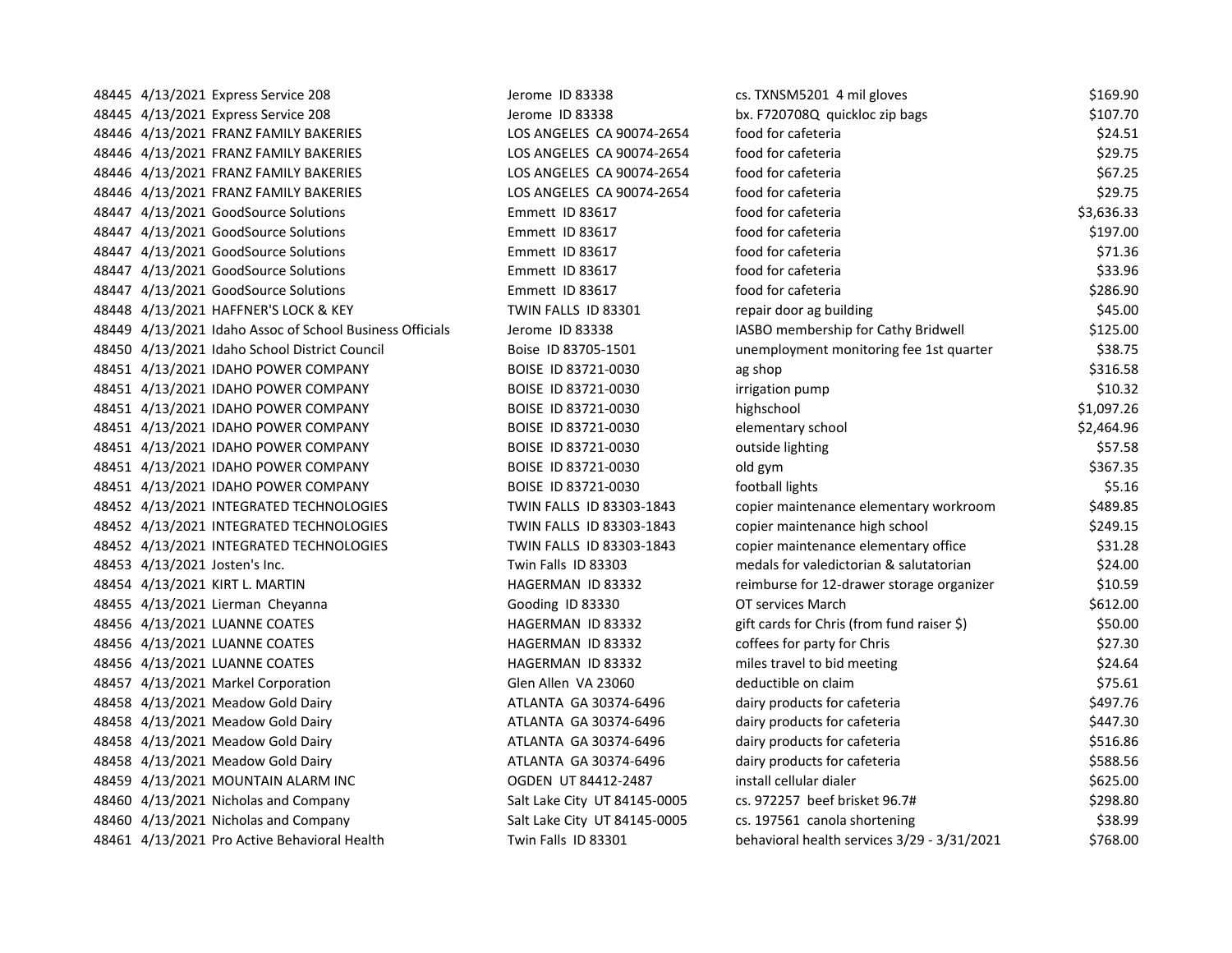| 48461 4/13/2021 Pro Active Behavioral Health | Twin Falls ID 83301      | behavioral health services 3/1 - 3/4/2021      | \$904.00     |
|----------------------------------------------|--------------------------|------------------------------------------------|--------------|
| 48461 4/13/2021 Pro Active Behavioral Health | Twin Falls ID 83301      | behavioral health services 3/8 - 3/11/2021     | \$704.00     |
| 48461 4/13/2021 Pro Active Behavioral Health | Twin Falls ID 83301      | behavioral health services 3/15 - 3/18/2021    | \$1,024.00   |
| 48462 4/13/2021 R.E.A.L. Curriculum          | Lehi UT 84043            | Reality Town kit                               | \$595.00     |
| 48463 4/13/2021 Rinard Media                 | Twin Falls ID 83301      | website hosting and support                    | \$700.00     |
| 48464 4/13/2021 SHAMROCK FOODS               | SEATTLE WA 98124-1846    | vinyl gloves                                   | \$26.14      |
| 48464 4/13/2021 SHAMROCK FOODS               | SEATTLE WA 98124-1846    | storage bags                                   | \$40.76      |
| 48464 4/13/2021 SHAMROCK FOODS               | SEATTLE WA 98124-1846    | food for cafeteria                             | \$172.46     |
| 48464 4/13/2021 SHAMROCK FOODS               | SEATTLE WA 98124-1846    | vinyl gloves                                   | \$52.28      |
| 48464 4/13/2021 SHAMROCK FOODS               | SEATTLE WA 98124-1846    | cutlery kit                                    | \$92.48      |
| 48464 4/13/2021 SHAMROCK FOODS               | SEATTLE WA 98124-1846    | storage bags                                   | \$40.76      |
| 48464 4/13/2021 SHAMROCK FOODS               | SEATTLE WA 98124-1846    | food for cafeteria                             | \$276.93     |
| 48464 4/13/2021 SHAMROCK FOODS               | SEATTLE WA 98124-1846    | food for cafeteria                             | \$191.35     |
| 48465 4/13/2021 Swiftreach Networks LLC      | Woburn MA 01813-3463     | emergency messaging for PowerSchool            | \$250.00     |
| 48466 4/13/2021 SYSCO Idaho Inc.             | Boise ID 83717-0007      | food for cafeteria                             | \$400.89     |
| 48466 4/13/2021 SYSCO Idaho Inc.             | Boise ID 83717-0007      | food for cafeteria                             | \$277.94     |
| 48466 4/13/2021 SYSCO Idaho Inc.             | Boise ID 83717-0007      | food for cafeteria                             | \$602.44     |
| 48466 4/13/2021 SYSCO Idaho Inc.             | Boise ID 83717-0007      | supplies for cafeteria                         | \$161.68     |
| 48467 4/13/2021 T-Mobile                     | Cincinnati OH 45274-2596 | wifi hotspots and devices                      | \$484.80     |
| 48468 4/13/2021 ToreUp                       | Twin Falls ID 83303      | shredding pick-up                              | \$50.00      |
| 48469 4/13/2021 TREASURE VALLEY COFFEE INC   | <b>BOISE ID 83713</b>    | drinking water                                 | \$40.50      |
| 48470 4/13/2021 Tubbs Berry Farm LLC         | Twin Falls ID 83301      | flip top cap pack                              | \$112.50     |
| 48470 4/13/2021 Tubbs Berry Farm LLC         | Twin Falls ID 83301      | 1# inverted bottle pack                        | \$214.00     |
| 48470 4/13/2021 Tubbs Berry Farm LLC         | Twin Falls ID 83301      | formic pro 10 treatment pail                   | \$57.95      |
| 48470 4/13/2021 Tubbs Berry Farm LLC         | Twin Falls ID 83301      | rain-flo model 2400 mini raised bed mulch laye | \$2,050.00   |
| 48470 4/13/2021 Tubbs Berry Farm LLC         | Twin Falls ID 83301      | shipping                                       | \$88.02      |
| 48470 4/13/2021 Tubbs Berry Farm LLC         | Twin Falls ID 83301      | 1# inverted bottle pack                        | \$44.95      |
| 48470 4/13/2021 Tubbs Berry Farm LLC         | Twin Falls ID 83301      | balance of double drip attachment              | \$50.50      |
| 48471 4/13/2021 V2 Ventures LLC              | Southfield MI 48034      | internet services April                        | \$174.13     |
| 48472 4/13/2021 Valley Wide Cooperative      | Nampa ID 83687           | propane - high school                          | \$595.84     |
| 48472 4/13/2021 Valley Wide Cooperative      | Nampa ID 83687           | tank rent                                      | \$65.00      |
| 48472 4/13/2021 Valley Wide Cooperative      | Nampa ID 83687           | propane - high school                          | \$934.79     |
| 48472 4/13/2021 Valley Wide Cooperative      | Nampa ID 83687           | propane - ag shop                              | \$679.77     |
| 48472 4/13/2021 Valley Wide Cooperative      | Nampa ID 83687           | propane - high school                          | \$686.40     |
| 48472 4/13/2021 Valley Wide Cooperative      | Nampa ID 83687           | propane - ag shop                              | \$382.28     |
| 48473 4/13/2021 Venture Upward LLC           | Orem UT 84097            | Grades 6-8                                     | \$9,250.00   |
| 48473 4/13/2021 Venture Upward LLC           | Orem UT 84097            | Grades 1-5                                     | \$27,625.00  |
| 48473 4/13/2021 Venture Upward LLC           | Orem UT 84097            | kindergarten                                   | \$1,968.75   |
| 48473 4/13/2021 Venture Upward LLC           | Orem UT 84097            | credit for teacher                             | $-$1,199.84$ |

| behavioral health services 3/1 - 3/4/2021      | \$904.00     |
|------------------------------------------------|--------------|
| behavioral health services 3/8 - 3/11/2021     | \$704.00     |
| behavioral health services 3/15 - 3/18/2021    | \$1,024.00   |
| Reality Town kit                               | \$595.00     |
| website hosting and support                    | \$700.00     |
| vinyl gloves                                   | \$26.14      |
| storage bags                                   | \$40.76      |
| food for cafeteria                             | \$172.46     |
| vinyl gloves                                   | \$52.28      |
| cutlery kit                                    | \$92.48      |
| storage bags                                   | \$40.76      |
| food for cafeteria                             | \$276.93     |
| food for cafeteria                             | \$191.35     |
| emergency messaging for PowerSchool            | \$250.00     |
| food for cafeteria                             | \$400.89     |
| food for cafeteria                             | \$277.94     |
| food for cafeteria                             | \$602.44     |
| supplies for cafeteria                         | \$161.68     |
| wifi hotspots and devices                      | \$484.80     |
| shredding pick-up                              | \$50.00      |
| drinking water                                 | \$40.50      |
| flip top cap pack                              | \$112.50     |
| 1# inverted bottle pack                        | \$214.00     |
| formic pro 10 treatment pail                   | \$57.95      |
| rain-flo model 2400 mini raised bed mulch laye | \$2,050.00   |
| shipping                                       | \$88.02      |
| 1# inverted bottle pack                        | \$44.95      |
| balance of double drip attachment              | \$50.50      |
| internet services April                        | \$174.13     |
| propane - high school                          | \$595.84     |
| tank rent                                      | \$65.00      |
| propane - high school                          | \$934.79     |
| propane - ag shop                              | \$679.77     |
| propane - high school                          | \$686.40     |
| propane - ag shop                              | \$382.28     |
| Grades 6-8                                     | \$9,250.00   |
| Grades 1-5                                     | \$27,625.00  |
| kindergarten                                   | \$1,968.75   |
| credit for teacher                             | $-$1,199.84$ |
|                                                |              |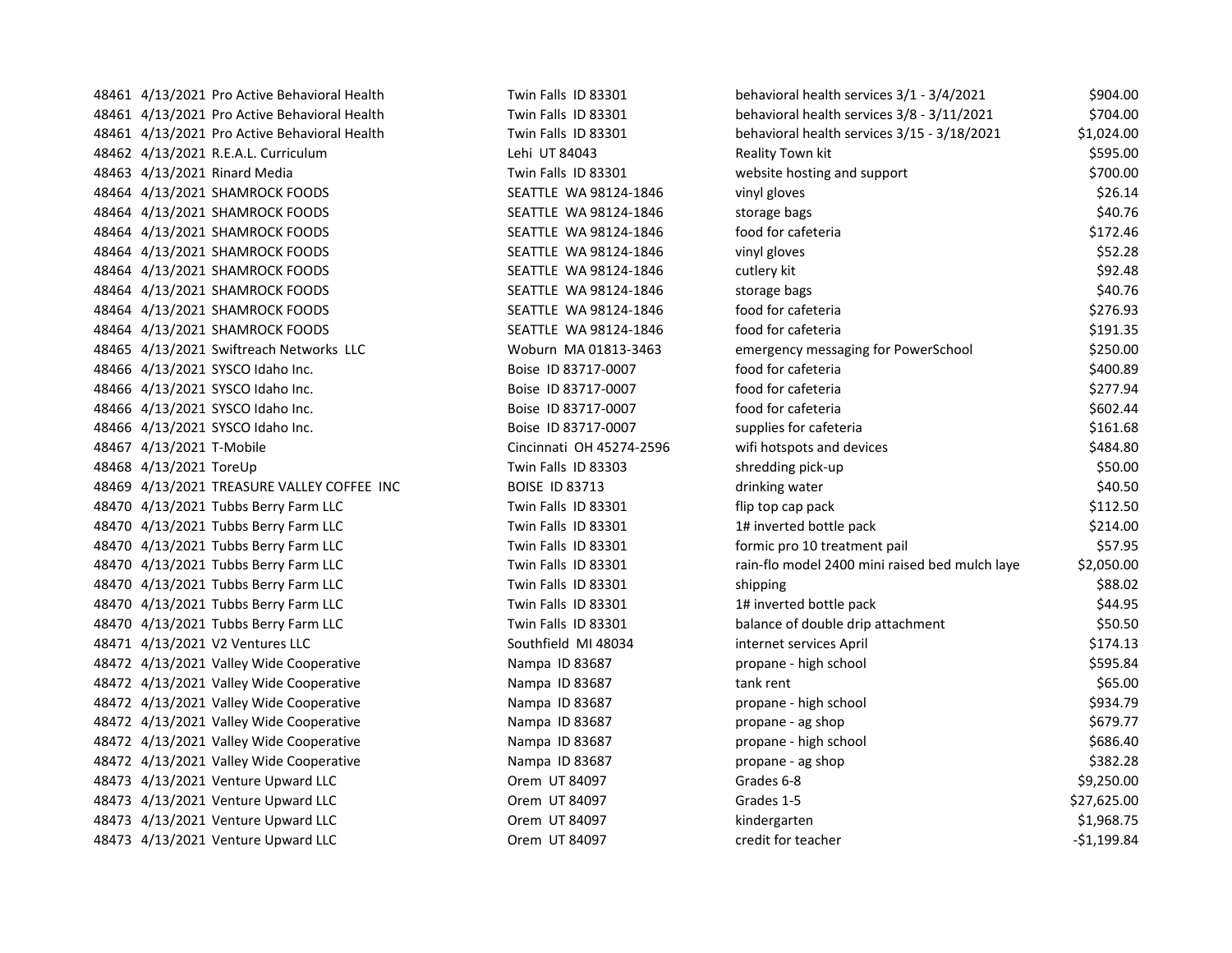48474 4/13/2021 WESTERN WASTE SERVICES JEROME 48475 4/13/2021 ZIGGYS EXPRESS HAGERMAN BLISS ID 48500 4/15/2021 Advantage Press Lisle IL 60532 Lisle IL 60532 discipline packets on the packets of the state  $\frac{5}{5}$ 48501 4/15/2021 AMERICAN FIDELITY ASSURANCE OKLAHOM 48501 4/15/2021 AMERICAN FIDELITY ASSURANCE OKLAHOM 48501 4/15/2021 AMERICAN FIDELITY ASSURANCE OKLAHOM 48501 4/15/2021 AMERICAN FIDELITY ASSURANCE OKLAHOM 48501 4/15/2021 AMERICAN FIDELITY ASSURANCE OKLAHOM 48501 4/15/2021 AMERICAN FIDELITY ASSURANCE OKLAHOM 48501 4/15/2021 AMERICAN FIDELITY ASSURANCE OKLAHOM 48502 4/15/2021 BLUE CROSS OF IDAHO BOISE ID 48502 4/15/2021 BLUE CROSS OF IDAHO BOISE ID 48502 4/15/2021 BLUE CROSS OF IDAHO BOISE ID 48502 4/15/2021 BLUE CROSS OF IDAHO BOISE ID 48502 4/15/2021 BLUE CROSS OF IDAHO BOISE ID 48502 4/15/2021 BLUE CROSS OF IDAHO BOISE ID 48502 4/15/2021 BLUE CROSS OF IDAHO BOISE ID 48502 4/15/2021 BLUE CROSS OF IDAHO BOISE ID 48502 4/15/2021 BLUE CROSS OF IDAHO BOISE ID 48502 4/15/2021 BLUE CROSS OF IDAHO BOISE ID 48502 4/15/2021 BLUE CROSS OF IDAHO BOISE ID 48502 4/15/2021 BLUE CROSS OF IDAHO BOISE ID 48502 4/15/2021 BLUE CROSS OF IDAHO BOISE ID 48502 4/15/2021 BLUE CROSS OF IDAHO BOISE ID 48502 4/15/2021 BLUE CROSS OF IDAHO BOISE ID 48502 4/15/2021 BLUE CROSS OF IDAHO BOISE ID 48503 4/15/2021 Internal Revenue Service 48503 4/15/2021 Internal Revenue Service 48503 4/15/2021 Internal Revenue Service 48503 4/15/2021 Internal Revenue Service 48503 4/15/2021 Internal Revenue Service 48503 4/15/2021 Internal Revenue Service 48503 4/15/2021 Internal Revenue Service 48503 4/15/2021 Internal Revenue Service 48503 4/15/2021 Internal Revenue Service 48503 4/15/2021 Internal Revenue Service 48503 4/15/2021 Internal Revenue Service 48503 4/15/2021 Internal Revenue Service 48503 4/15/2021 Internal Revenue Service

| \$88.25<br>83314<br>gas for golf trip<br>0532<br>discipline packets on thumb drive<br>\$561.60<br>VIA CITY OK 73126-8805<br>Am Fidelity - HSA Svg - 042021<br>\$131.35<br>MA CITY OK 73126-8805<br>\$131.35<br>Am Fidelity - HSA Svg - 042021<br>VIA CITY OK 73126-8805<br>Am Fidelity - HSA Svg - 042021<br>\$131.35<br>MA CITY OK 73126-8805<br>\$386.50<br>Am Fidelity - HSA Svg - 042021<br>MA CITY OK 73126-8805<br>\$485.68<br>Am Fidelity - HSA Svg - 042021<br>MA CITY OK 73126-8805<br>Am Fidelity - HSA Svg - 042021<br>\$7.55<br>MA CITY OK 73126-8805<br>\$39.72<br>Am Fidelity - HSA Svg - 042021<br>\$664.20<br>83707-0948<br>Health Insurance - 042021<br><b>Blue Cross - 042021</b><br>\$7,439.26<br>83707-0948<br>\$139.50<br>83707-0948<br><b>Blue Cross - 042021</b><br>Blue Cross-PPO - 042021<br>\$3,790.08<br>83707-0948<br>83707-0948<br><b>Blue Cross - 042021</b><br>\$148.50<br>83707-0948<br><b>Blue Cross - 042021</b><br>\$345.15<br>83707-0948<br>Blue Cross - HSA - 042021<br>\$558.95<br>83707-0948<br><b>Blue Cross - 042021</b><br>\$1,249.25<br>\$26.10<br>83707-0948<br><b>Blue Cross - 042021</b><br>83707-0948<br>Blue Cross - HSA - 042021<br>\$1,989.88<br>83707-0948<br>Blue Cross - HSA - 042021<br>\$558.95<br><b>Blue Cross - 042021</b><br>83707-0948<br>\$351.72<br>83707-0948<br>Blue Cross - HSA - 042021<br>\$162.67<br>83707-0948<br>Blue Cross - HSA - 042021<br>\$169.04<br><b>Blue Cross - 042021</b><br>83707-0948<br>\$550.80<br>83707-0948<br><b>Blue Cross - 042021</b><br>\$1,251.45<br>IRS-Fica - 042021<br>\$586.30 |  |
|---------------------------------------------------------------------------------------------------------------------------------------------------------------------------------------------------------------------------------------------------------------------------------------------------------------------------------------------------------------------------------------------------------------------------------------------------------------------------------------------------------------------------------------------------------------------------------------------------------------------------------------------------------------------------------------------------------------------------------------------------------------------------------------------------------------------------------------------------------------------------------------------------------------------------------------------------------------------------------------------------------------------------------------------------------------------------------------------------------------------------------------------------------------------------------------------------------------------------------------------------------------------------------------------------------------------------------------------------------------------------------------------------------------------------------------------------------------------------------------------------------------------------------------------------------------------------------|--|
|                                                                                                                                                                                                                                                                                                                                                                                                                                                                                                                                                                                                                                                                                                                                                                                                                                                                                                                                                                                                                                                                                                                                                                                                                                                                                                                                                                                                                                                                                                                                                                                 |  |
|                                                                                                                                                                                                                                                                                                                                                                                                                                                                                                                                                                                                                                                                                                                                                                                                                                                                                                                                                                                                                                                                                                                                                                                                                                                                                                                                                                                                                                                                                                                                                                                 |  |
|                                                                                                                                                                                                                                                                                                                                                                                                                                                                                                                                                                                                                                                                                                                                                                                                                                                                                                                                                                                                                                                                                                                                                                                                                                                                                                                                                                                                                                                                                                                                                                                 |  |
|                                                                                                                                                                                                                                                                                                                                                                                                                                                                                                                                                                                                                                                                                                                                                                                                                                                                                                                                                                                                                                                                                                                                                                                                                                                                                                                                                                                                                                                                                                                                                                                 |  |
|                                                                                                                                                                                                                                                                                                                                                                                                                                                                                                                                                                                                                                                                                                                                                                                                                                                                                                                                                                                                                                                                                                                                                                                                                                                                                                                                                                                                                                                                                                                                                                                 |  |
|                                                                                                                                                                                                                                                                                                                                                                                                                                                                                                                                                                                                                                                                                                                                                                                                                                                                                                                                                                                                                                                                                                                                                                                                                                                                                                                                                                                                                                                                                                                                                                                 |  |
|                                                                                                                                                                                                                                                                                                                                                                                                                                                                                                                                                                                                                                                                                                                                                                                                                                                                                                                                                                                                                                                                                                                                                                                                                                                                                                                                                                                                                                                                                                                                                                                 |  |
|                                                                                                                                                                                                                                                                                                                                                                                                                                                                                                                                                                                                                                                                                                                                                                                                                                                                                                                                                                                                                                                                                                                                                                                                                                                                                                                                                                                                                                                                                                                                                                                 |  |
|                                                                                                                                                                                                                                                                                                                                                                                                                                                                                                                                                                                                                                                                                                                                                                                                                                                                                                                                                                                                                                                                                                                                                                                                                                                                                                                                                                                                                                                                                                                                                                                 |  |
|                                                                                                                                                                                                                                                                                                                                                                                                                                                                                                                                                                                                                                                                                                                                                                                                                                                                                                                                                                                                                                                                                                                                                                                                                                                                                                                                                                                                                                                                                                                                                                                 |  |
|                                                                                                                                                                                                                                                                                                                                                                                                                                                                                                                                                                                                                                                                                                                                                                                                                                                                                                                                                                                                                                                                                                                                                                                                                                                                                                                                                                                                                                                                                                                                                                                 |  |
|                                                                                                                                                                                                                                                                                                                                                                                                                                                                                                                                                                                                                                                                                                                                                                                                                                                                                                                                                                                                                                                                                                                                                                                                                                                                                                                                                                                                                                                                                                                                                                                 |  |
|                                                                                                                                                                                                                                                                                                                                                                                                                                                                                                                                                                                                                                                                                                                                                                                                                                                                                                                                                                                                                                                                                                                                                                                                                                                                                                                                                                                                                                                                                                                                                                                 |  |
|                                                                                                                                                                                                                                                                                                                                                                                                                                                                                                                                                                                                                                                                                                                                                                                                                                                                                                                                                                                                                                                                                                                                                                                                                                                                                                                                                                                                                                                                                                                                                                                 |  |
|                                                                                                                                                                                                                                                                                                                                                                                                                                                                                                                                                                                                                                                                                                                                                                                                                                                                                                                                                                                                                                                                                                                                                                                                                                                                                                                                                                                                                                                                                                                                                                                 |  |
|                                                                                                                                                                                                                                                                                                                                                                                                                                                                                                                                                                                                                                                                                                                                                                                                                                                                                                                                                                                                                                                                                                                                                                                                                                                                                                                                                                                                                                                                                                                                                                                 |  |
|                                                                                                                                                                                                                                                                                                                                                                                                                                                                                                                                                                                                                                                                                                                                                                                                                                                                                                                                                                                                                                                                                                                                                                                                                                                                                                                                                                                                                                                                                                                                                                                 |  |
|                                                                                                                                                                                                                                                                                                                                                                                                                                                                                                                                                                                                                                                                                                                                                                                                                                                                                                                                                                                                                                                                                                                                                                                                                                                                                                                                                                                                                                                                                                                                                                                 |  |
|                                                                                                                                                                                                                                                                                                                                                                                                                                                                                                                                                                                                                                                                                                                                                                                                                                                                                                                                                                                                                                                                                                                                                                                                                                                                                                                                                                                                                                                                                                                                                                                 |  |
|                                                                                                                                                                                                                                                                                                                                                                                                                                                                                                                                                                                                                                                                                                                                                                                                                                                                                                                                                                                                                                                                                                                                                                                                                                                                                                                                                                                                                                                                                                                                                                                 |  |
|                                                                                                                                                                                                                                                                                                                                                                                                                                                                                                                                                                                                                                                                                                                                                                                                                                                                                                                                                                                                                                                                                                                                                                                                                                                                                                                                                                                                                                                                                                                                                                                 |  |
|                                                                                                                                                                                                                                                                                                                                                                                                                                                                                                                                                                                                                                                                                                                                                                                                                                                                                                                                                                                                                                                                                                                                                                                                                                                                                                                                                                                                                                                                                                                                                                                 |  |
|                                                                                                                                                                                                                                                                                                                                                                                                                                                                                                                                                                                                                                                                                                                                                                                                                                                                                                                                                                                                                                                                                                                                                                                                                                                                                                                                                                                                                                                                                                                                                                                 |  |
|                                                                                                                                                                                                                                                                                                                                                                                                                                                                                                                                                                                                                                                                                                                                                                                                                                                                                                                                                                                                                                                                                                                                                                                                                                                                                                                                                                                                                                                                                                                                                                                 |  |
|                                                                                                                                                                                                                                                                                                                                                                                                                                                                                                                                                                                                                                                                                                                                                                                                                                                                                                                                                                                                                                                                                                                                                                                                                                                                                                                                                                                                                                                                                                                                                                                 |  |
|                                                                                                                                                                                                                                                                                                                                                                                                                                                                                                                                                                                                                                                                                                                                                                                                                                                                                                                                                                                                                                                                                                                                                                                                                                                                                                                                                                                                                                                                                                                                                                                 |  |
| IRS - FICA - 042021<br>\$328.84                                                                                                                                                                                                                                                                                                                                                                                                                                                                                                                                                                                                                                                                                                                                                                                                                                                                                                                                                                                                                                                                                                                                                                                                                                                                                                                                                                                                                                                                                                                                                 |  |
| IRS-Fica - 042021<br>\$14.34                                                                                                                                                                                                                                                                                                                                                                                                                                                                                                                                                                                                                                                                                                                                                                                                                                                                                                                                                                                                                                                                                                                                                                                                                                                                                                                                                                                                                                                                                                                                                    |  |
| IRS-Fica - 042021<br>\$18.11                                                                                                                                                                                                                                                                                                                                                                                                                                                                                                                                                                                                                                                                                                                                                                                                                                                                                                                                                                                                                                                                                                                                                                                                                                                                                                                                                                                                                                                                                                                                                    |  |
| IRS-Medicare - 042021<br>\$43.74                                                                                                                                                                                                                                                                                                                                                                                                                                                                                                                                                                                                                                                                                                                                                                                                                                                                                                                                                                                                                                                                                                                                                                                                                                                                                                                                                                                                                                                                                                                                                |  |
| IRS-Fica - 042021<br>\$46.63                                                                                                                                                                                                                                                                                                                                                                                                                                                                                                                                                                                                                                                                                                                                                                                                                                                                                                                                                                                                                                                                                                                                                                                                                                                                                                                                                                                                                                                                                                                                                    |  |
| FICA - 042021<br>\$15.40                                                                                                                                                                                                                                                                                                                                                                                                                                                                                                                                                                                                                                                                                                                                                                                                                                                                                                                                                                                                                                                                                                                                                                                                                                                                                                                                                                                                                                                                                                                                                        |  |
| IRS-Fica - 042021<br>\$355.01                                                                                                                                                                                                                                                                                                                                                                                                                                                                                                                                                                                                                                                                                                                                                                                                                                                                                                                                                                                                                                                                                                                                                                                                                                                                                                                                                                                                                                                                                                                                                   |  |
| IRS-Fica - 042021<br>\$27.55                                                                                                                                                                                                                                                                                                                                                                                                                                                                                                                                                                                                                                                                                                                                                                                                                                                                                                                                                                                                                                                                                                                                                                                                                                                                                                                                                                                                                                                                                                                                                    |  |
| IRS-Medicare - 042021<br>\$329.95                                                                                                                                                                                                                                                                                                                                                                                                                                                                                                                                                                                                                                                                                                                                                                                                                                                                                                                                                                                                                                                                                                                                                                                                                                                                                                                                                                                                                                                                                                                                               |  |
| \$67.89<br>IRS-Medicare - 042021                                                                                                                                                                                                                                                                                                                                                                                                                                                                                                                                                                                                                                                                                                                                                                                                                                                                                                                                                                                                                                                                                                                                                                                                                                                                                                                                                                                                                                                                                                                                                |  |
| <b>Medicare - 042021</b><br>\$6.71                                                                                                                                                                                                                                                                                                                                                                                                                                                                                                                                                                                                                                                                                                                                                                                                                                                                                                                                                                                                                                                                                                                                                                                                                                                                                                                                                                                                                                                                                                                                              |  |
| \$140.61<br>IRS-Fica - 042021                                                                                                                                                                                                                                                                                                                                                                                                                                                                                                                                                                                                                                                                                                                                                                                                                                                                                                                                                                                                                                                                                                                                                                                                                                                                                                                                                                                                                                                                                                                                                   |  |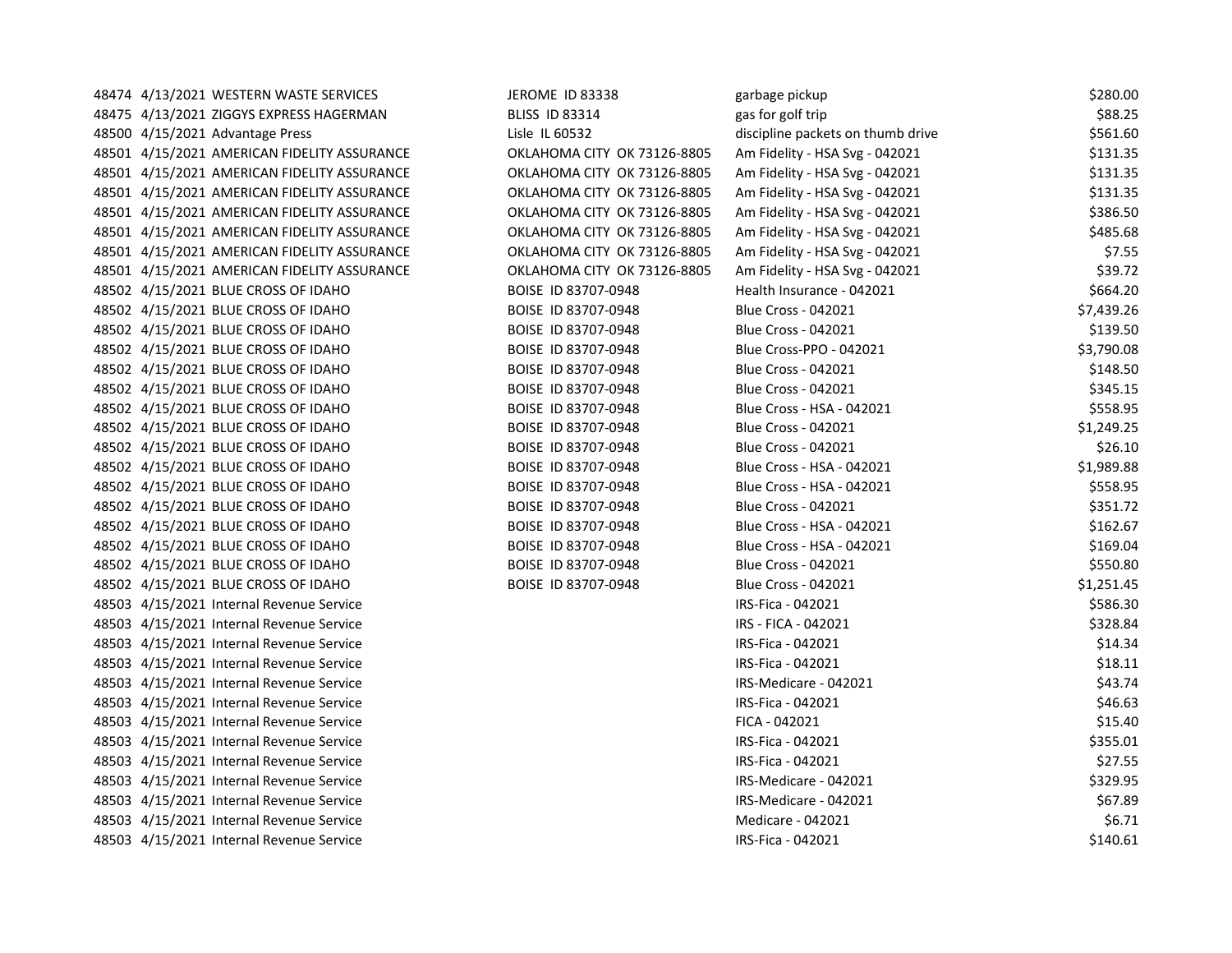| 48503 4/15/2021 Internal Revenue Service                |                       | IRS-Fica - 042021           | \$400.16   |
|---------------------------------------------------------|-----------------------|-----------------------------|------------|
| 48503 4/15/2021 Internal Revenue Service                |                       | IRS-Fica - 042021           | \$505.71   |
| 48503 4/15/2021 Internal Revenue Service                |                       | IRS-Fica - 042021           | \$302.75   |
| 48503 4/15/2021 Internal Revenue Service                |                       | IRS-Fica - 042021           | \$411.06   |
| 48503 4/15/2021 Internal Revenue Service                |                       | IRS-Fica - 042021           | \$1,186.96 |
| 48503 4/15/2021 Internal Revenue Service                |                       | IRS-Fica - 042021           | \$334.69   |
| 48503 4/15/2021 Internal Revenue Service                |                       | IRS-Fica - 042021           | \$116.55   |
| 48503 4/15/2021 Internal Revenue Service                |                       | IRS - Fica - 042021         | \$74.93    |
| 48503 4/15/2021 Internal Revenue Service                |                       | IRS-Fica - 042021           | \$130.38   |
| 48503 4/15/2021 Internal Revenue Service                |                       | IRS-Fica - 042021           | \$361.89   |
| 48503 4/15/2021 Internal Revenue Service                |                       | IRS-Fica - 042021           | \$4,403.27 |
| 48503 4/15/2021 Internal Revenue Service                |                       | IRS-Fica - 042021           | \$2,468.58 |
| 48504 4/15/2021 Public Employee Retirement System of ID | Boise ID 83720-0078   | PERSI-Retirement - 042021   | \$2,069.28 |
| 48504 4/15/2021 Public Employee Retirement System of ID | Boise ID 83720-0078   | PERSI-Retirement - 042021   | \$3,941.00 |
| 48504 4/15/2021 Public Employee Retirement System of ID | Boise ID 83720-0078   | PERSI-Retirement - 042021   | \$7,093.53 |
| 48504 4/15/2021 Public Employee Retirement System of ID | Boise ID 83720-0078   | PERSI - 042021              | \$4.11     |
| 48504 4/15/2021 Public Employee Retirement System of ID | Boise ID 83720-0078   | PERSI-Retirement - 042021   | \$1,003.75 |
| 48504 4/15/2021 Public Employee Retirement System of ID | Boise ID 83720-0078   | PERSI-Retirement - 042021   | \$584.45   |
| 48504 4/15/2021 Public Employee Retirement System of ID | Boise ID 83720-0078   | PERSI-Retirement - 042021   | \$127.75   |
| 48504 4/15/2021 Public Employee Retirement System of ID | Boise ID 83720-0078   | PERSI-Retirement - 042021   | \$119.40   |
| 48504 4/15/2021 Public Employee Retirement System of ID | Boise ID 83720-0078   | PERSI-Retirement - 042021   | \$186.51   |
| 48504 4/15/2021 Public Employee Retirement System of ID | Boise ID 83720-0078   | PERSI-Retirement - 042021   | \$522.38   |
| 48504 4/15/2021 Public Employee Retirement System of ID | Boise ID 83720-0078   | PERSI-Retirement - 042021   | \$641.58   |
| 48504 4/15/2021 Public Employee Retirement System of ID | Boise ID 83720-0078   | PERSI-Retirement - 042021   | \$478.01   |
| 48504 4/15/2021 Public Employee Retirement System of ID | Boise ID 83720-0078   | PERSI-Retirement - 042021   | \$791.00   |
| 48504 4/15/2021 Public Employee Retirement System of ID | Boise ID 83720-0078   | PERSI-Retirement - 042021   | \$109.45   |
| 48504 4/15/2021 Public Employee Retirement System of ID | Boise ID 83720-0078   | PERSI-Retirement - 042021   | \$169.15   |
| 48504 4/15/2021 Public Employee Retirement System of ID | Boise ID 83720-0078   | PERSI-Retirement - 042021   | \$514.97   |
| 48504 4/15/2021 Public Employee Retirement System of ID | Boise ID 83720-0078   | PERSI-Retirement - 042021   | \$704.95   |
| 48504 4/15/2021 Public Employee Retirement System of ID | Boise ID 83720-0078   | PERSI-Retirement - 042021   | \$44.50    |
| 48504 4/15/2021 Public Employee Retirement System of ID | Boise ID 83720-0078   | PERSI-Retirement - 042021   | \$560.06   |
| 48504 4/15/2021 Public Employee Retirement System of ID | Boise ID 83720-0078   | Persi - Retirement - 042021 | \$24.87    |
| 48504 4/15/2021 Public Employee Retirement System of ID | Boise ID 83720-0078   | PERSI-Retirement - 042021   | \$74.62    |
| 48504 4/15/2021 Public Employee Retirement System of ID | Boise ID 83720-0078   | PERSI-Retirement - 042021   | \$70.41    |
| 48504 4/15/2021 Public Employee Retirement System of ID | Boise ID 83720-0078   | PERSI-Retirement - 042021   | \$29.82    |
| 48504 4/15/2021 Public Employee Retirement System of ID | Boise ID 83720-0078   | PERSI-Retirement - 042021   | \$28.98    |
| 48504 4/15/2021 Public Employee Retirement System of ID | Boise ID 83720-0078   | PERSI-Retirement - 042021   | \$514.13   |
| 48505 4/15/2021 IRS INTERNAL REVENUE SERVICE            | <b>OGDEN UT 84201</b> | IRS-Fica - 042021           | \$17.82    |
| 48505 4/15/2021 IRS INTERNAL REVENUE SERVICE            | <b>OGDEN UT 84201</b> | FICA - 042021               | \$37.10    |